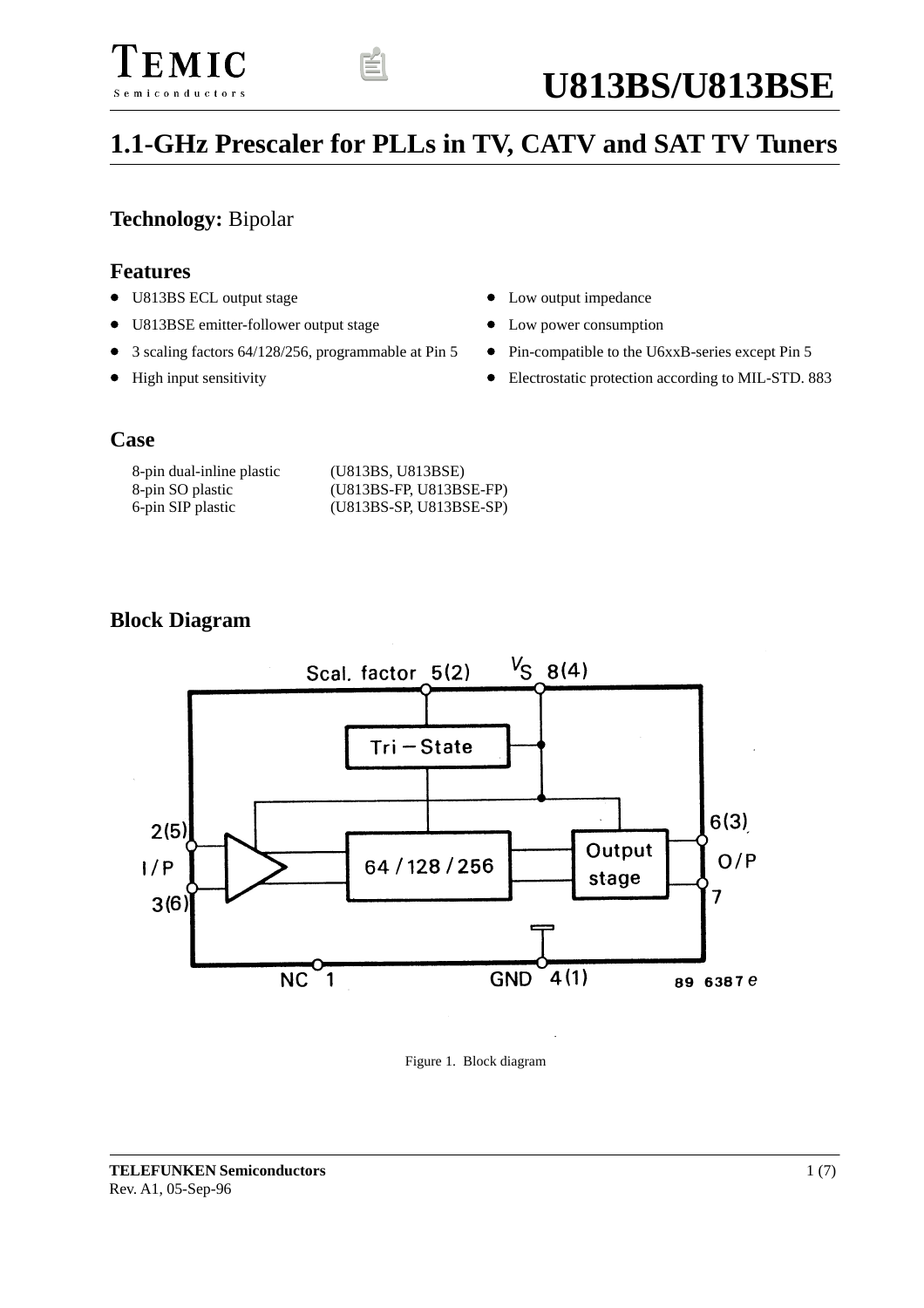# **Absolute Maximum Ratings**

Reference point pin 4 (1)

|                           | Parameters              | Symbol       | Value           | Unit        |
|---------------------------|-------------------------|--------------|-----------------|-------------|
| Supply voltage            | Pin $8(4)$              |              |                 |             |
| Input-voltage range       | Pin 2, 3, 5 $(2, 5, 6)$ |              | $0$ to $V_s$    |             |
| Junction temperature      |                         |              | 125             | $\circ$     |
| Storage-temperature range |                         | 1 ste        | $-40$ to $+125$ | $\circ$ C   |
| Ambient-temperature range |                         | <b>L</b> amb | $-25$ to $+70$  | $^{\circ}C$ |

#### **Thermal Resistance**

| Parameters       |                  | Symbol     | Value | Unit |
|------------------|------------------|------------|-------|------|
| Junction ambient | DIP8             |            | 100   |      |
|                  | SIP <sub>6</sub> | $R_{thJA}$ | 100   | K/W  |
|                  | SO <sub>8</sub>  |            | 175   |      |

#### **Note:**

The device is self-oscillating without input signal

## **Pin Description (Dip8, SO8)**

| Pin  | Function          |  |
|------|-------------------|--|
|      | Not connected     |  |
| 2, 3 | Input             |  |
|      | Ground            |  |
| 5    | Switch 64/128/256 |  |
| 6, 7 | Output            |  |
| 8    | ٧s                |  |

## **Pin Description (SIP6)**

| Pin | Function          |
|-----|-------------------|
|     | Ground            |
| 2   | Switch 64/128/256 |
| 3   | Output            |
|     | Vs                |
| 5,6 | Input             |
|     |                   |

#### **Notes:**

Pin numbers without brackets apply to DIP8 and SO8 package, Pin numbers with brackets to SIP6

RMS voltage calculated from the available power measured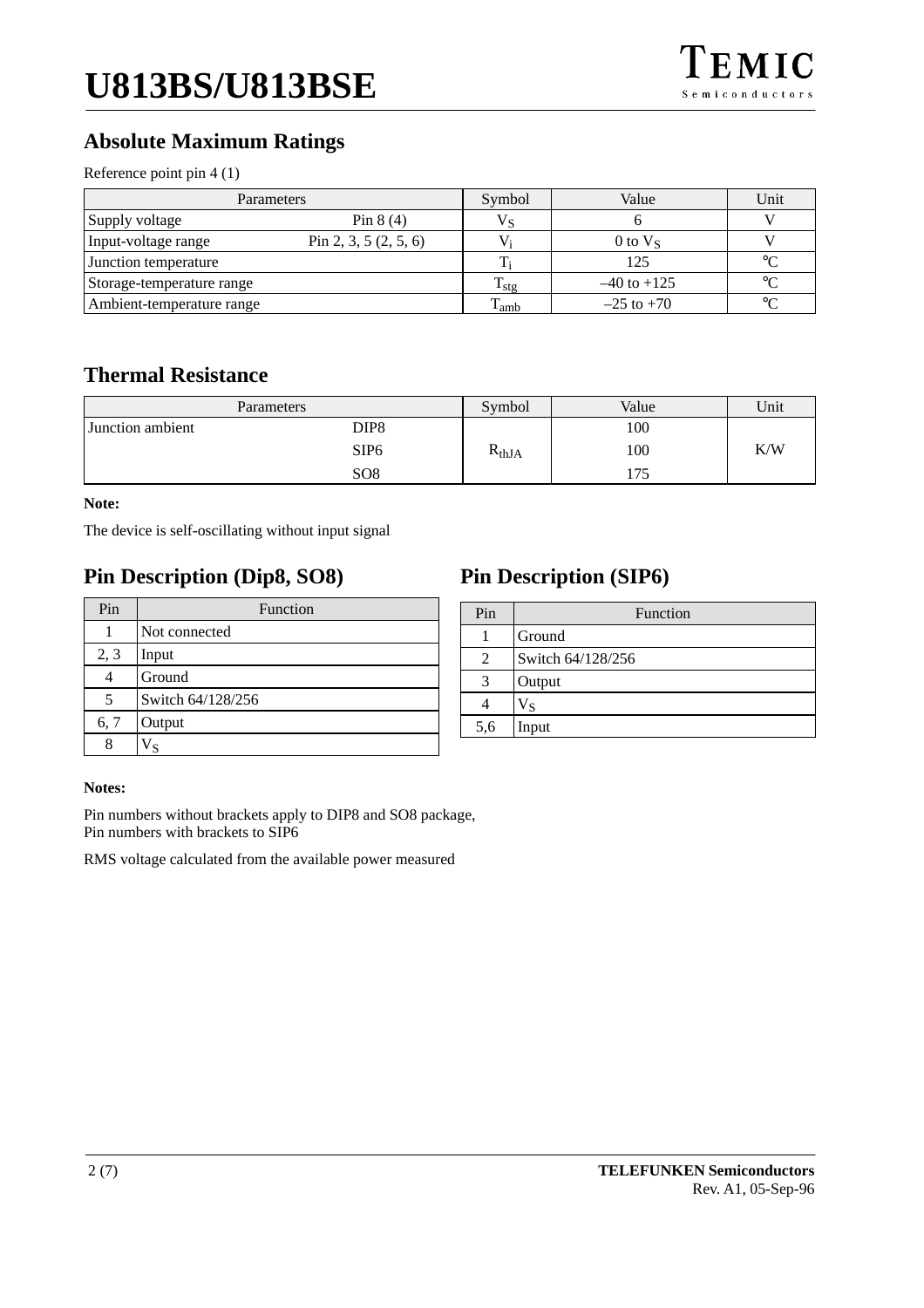

| <b>Electrical Characteristics</b> |                                                                                                    |
|-----------------------------------|----------------------------------------------------------------------------------------------------|
|                                   | $V_S = 4.5$ to 5.5 V, $T_{amb} = 0$ to +70°C, referred to test circuit, unless otherwise specified |

| Parameters                       | Test Conditions / Pin                | Symbol            | Min.        | Typ.             | Max. | Unit       |
|----------------------------------|--------------------------------------|-------------------|-------------|------------------|------|------------|
| Supply current                   | $V_S = 5 V$                          |                   |             |                  |      |            |
|                                  | <b>U813BS</b><br>Pin $8(4)$          | $I_{S}$           |             | 35               | 45   | mA         |
|                                  | <b>U813BSE</b><br>Pin $8(4)$         | $I_{S}$           |             | 38               | 50   | mA         |
| Input sensitivity                | $R_G = 50 \Omega$                    |                   |             |                  |      |            |
|                                  | $f_i = 70$ to 1000 MHz               |                   |             |                  |      |            |
|                                  | Pin 2, 3 $(5, 6)$                    | $V_i$             |             |                  | 10   | mV         |
|                                  | $f_i = 1000$ to 1100 MHz             |                   |             |                  |      |            |
|                                  | Pin 2, 3 $(5, 6)$                    | $V_i$             |             |                  | 15   | mV         |
| Large-signal compatibility       | $R_G = 50 \Omega$                    |                   |             |                  |      |            |
|                                  | Pin 2, 3 $(5, 6)$                    | $V_i$             | 300         |                  |      | mV         |
| Frequency range                  |                                      | $f_{\text{imin}}$ |             |                  | 70   | <b>MHz</b> |
|                                  |                                      | $f_{\text{imax}}$ | 1100        |                  |      |            |
| <b>Output stage</b>              |                                      |                   |             |                  |      |            |
| <b>Balanced ECL output</b><br>a. |                                      |                   |             |                  |      |            |
| Voltage swing each               | $R_L = 10 \text{ k} / 13 \text{ pF}$ |                   |             |                  |      |            |
| output                           | Pin $6, 7(3)$                        | $V_{O}$           | 0.8         |                  |      | $V_{pp}$   |
| Output impedance                 | Pin $6, 7(3)$                        | $Z_{O}$           |             | 500              |      | Ω          |
| b.<br>Emitter follower           |                                      |                   |             |                  |      |            |
| Voltage swing each               | $R_L = 10 \text{ k} / 13 \text{ pF}$ |                   |             |                  |      |            |
| output                           | Pin $6, 7(3)$                        | $V_{O}$           | 1           |                  |      | $V_{pp}$   |
| Output impedance                 | Pin $6, 7(3)$                        | $Z_{O}$           |             | 200              |      | $\Omega$   |
| Switching voltage for            | $\frac{1}{64}$<br>Pin $5(2)$         | $V_{SF}$          |             | open             |      |            |
|                                  | .128<br>Pin $5(2)$                   | $V_{SF}$          | $V_S - 0.5$ |                  |      | V          |
|                                  | .7.256<br>Pin $5(2)$                 | $V_{SF}$          |             | $\boldsymbol{0}$ | 0.5  | V          |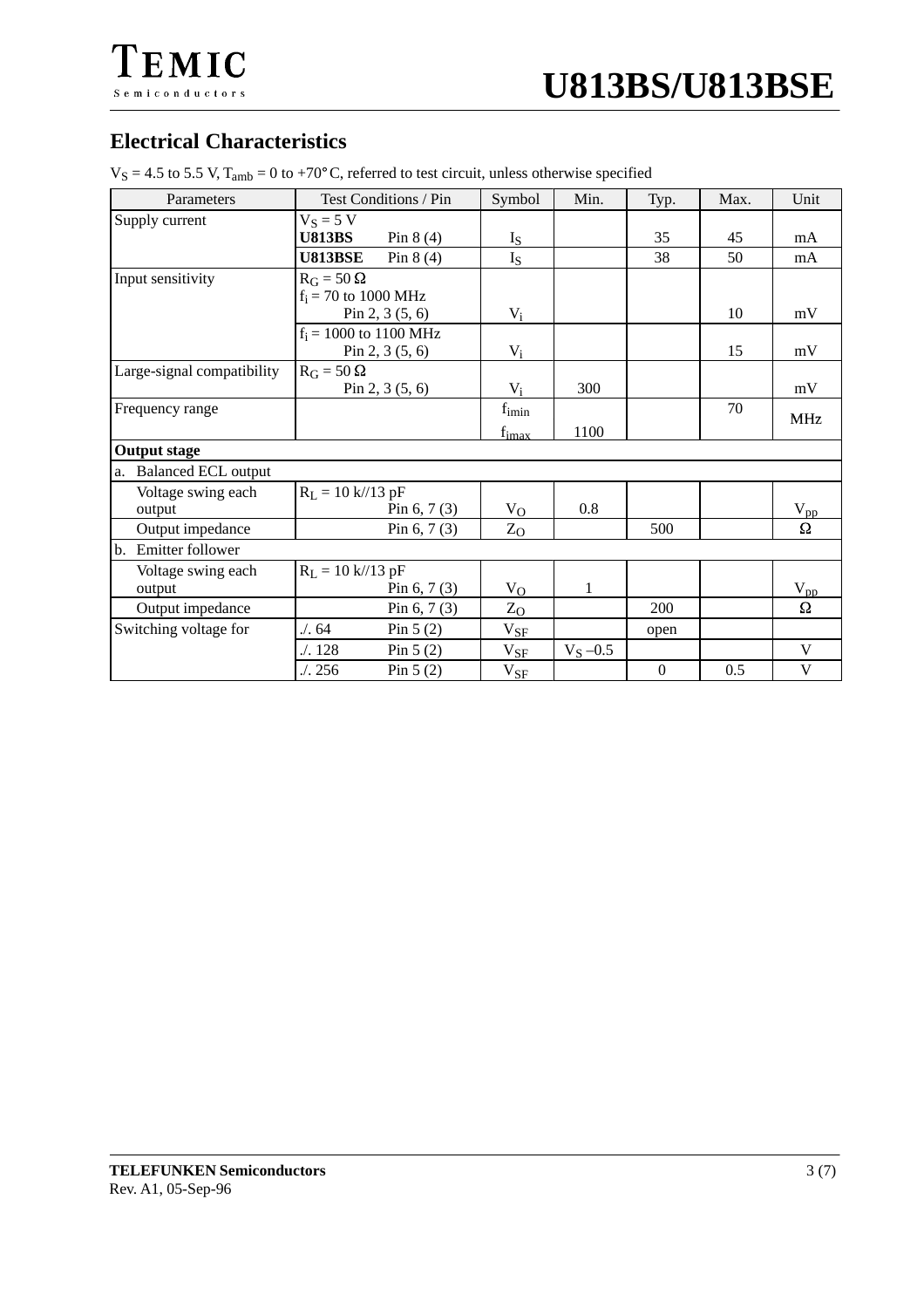# **U813BS/U813BSE**

## **Test Circuits**



DIP 8/S0 8







Figure 3.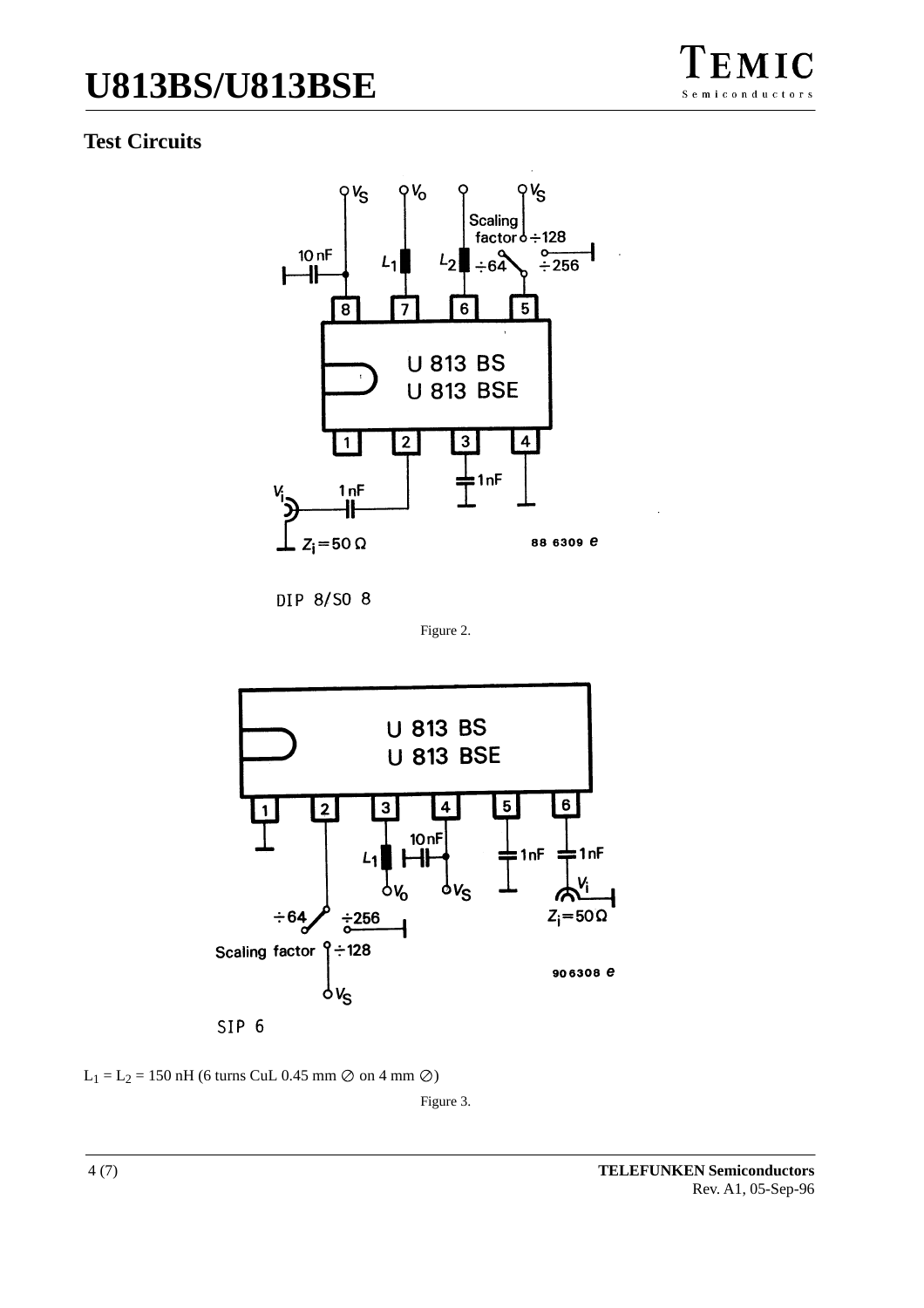

#### **Output Circuits**



ECL output (U 813 BS)

Figure 4.



Emitter follower output (U 813 BSE)

Figure 5.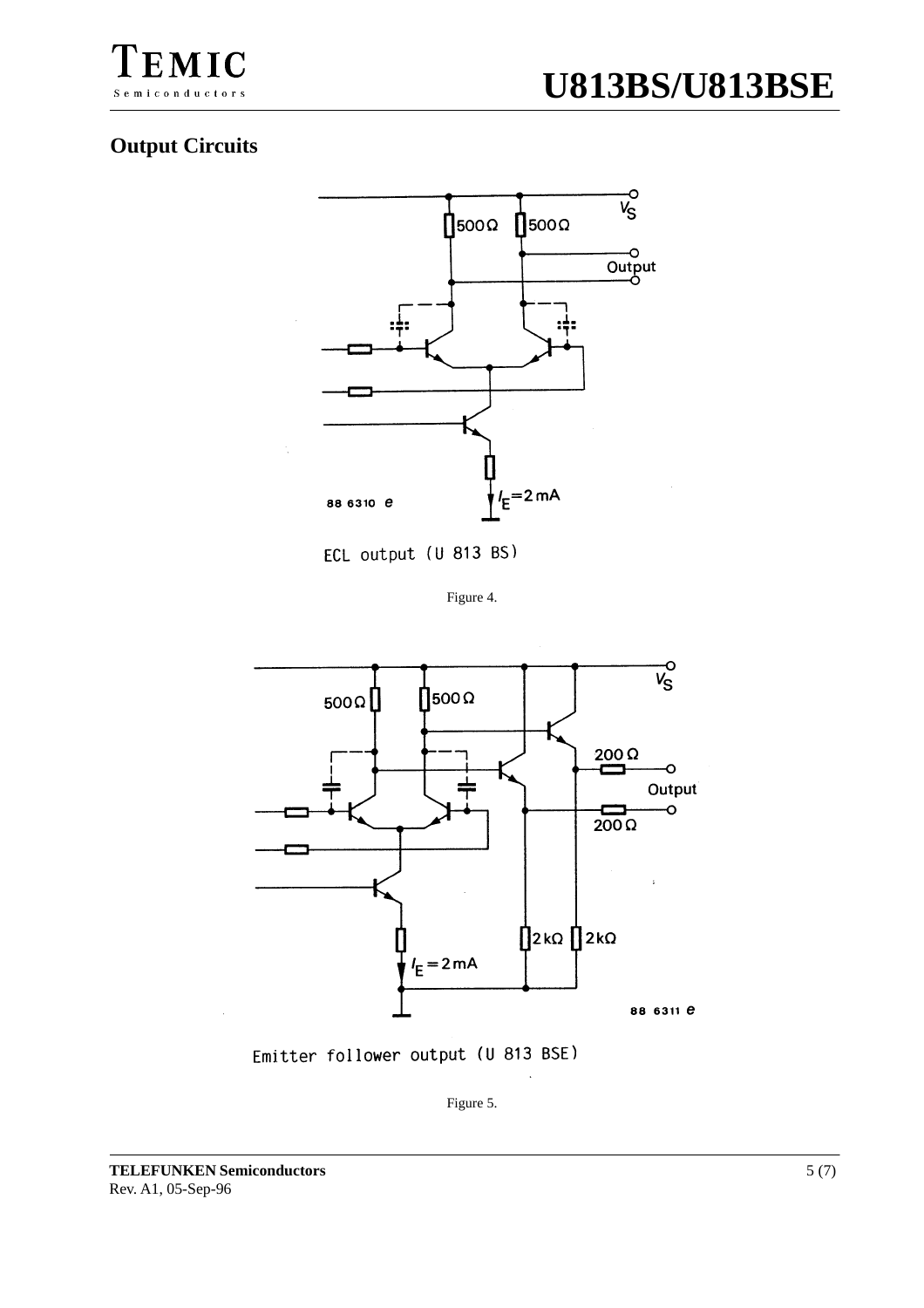# **U813BS/U813BSE**

#### **Dimensions in mm**